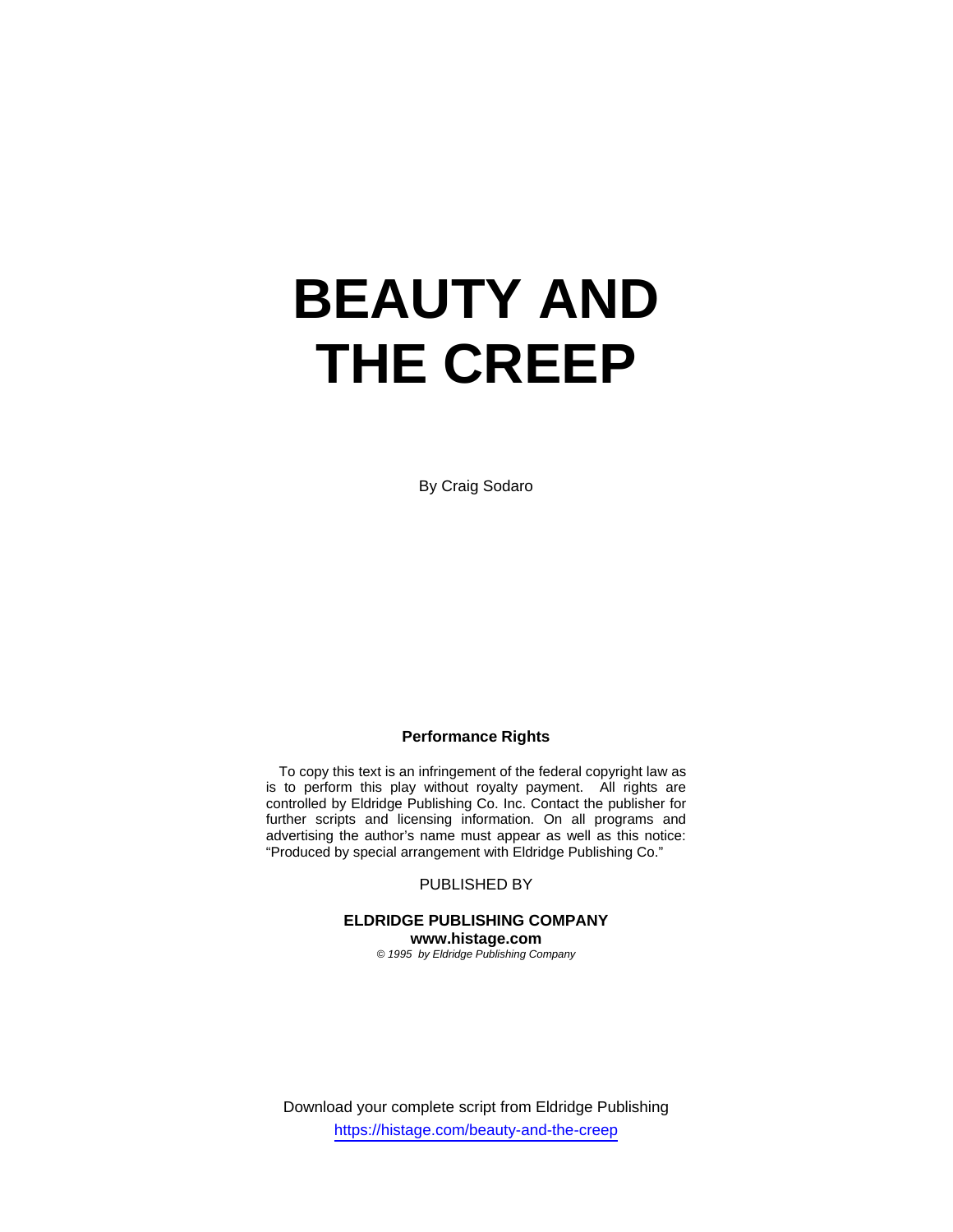## **STORY OF THE PLAY**

 Jimmy Martin's the coolest cat at Buddy Holly High, until one night in the school library when a new girl appears. She's so strange, Jimmy and his friends can't help but make fun of her. Unfortunately, Jimmy finds himself turned into the classic nerd, Clarence Doogle, and his friends turn into his school supplies ... a ruler, protractor, eraser, and crayon. The worst part of it all is that the spell will last until a "fair damsel" asks Clarence Doogle out!

 A year passes, and Jimmy's spot as coolest cat has been taken over by Tyson Bycepps III, whose girlfriend, Brenda, is the head cheerleader at Buddy Holly. Everyone at the Malt Shop is quite aware of the Creep's existence, but are shocked when he actually enters the Malt Shop to try and get a date with one of the girls. Shortly after, Audrey, a new girl, stops by for a Coke. Tyson is immediately taken with her beauty and puts the moves on her. She is clearly not interested, but Tyson's interest infuriates Brenda.

 To complicate matters, a trio of down and out conladies arrive with a plan to kidnap one of the kids in town and hold her for ransom, a la "Ransom of Red Chief." The leader, Sabrina, poses as a Hollywood talent scout in search of a new love for Elvis Presley and announces auditions at the Malt Shop the following day. In this way Sabrina hopes to have the girls answer personal questions like, "How much does you father make?" in order to determine which kid is richest. Of course, the disinterested Audrey turns out to be the best catch, and Sabrina and her thugs kidnap the unsuspecting student, hiding her someplace where nobody will look - the school library. Unfortunately for Sabrina, that's exactly where the Creep and his friends have been hiding out for the past year, and when Clarence Doogle finds out Audrey's in danger, he and his school supplies come to the rescue.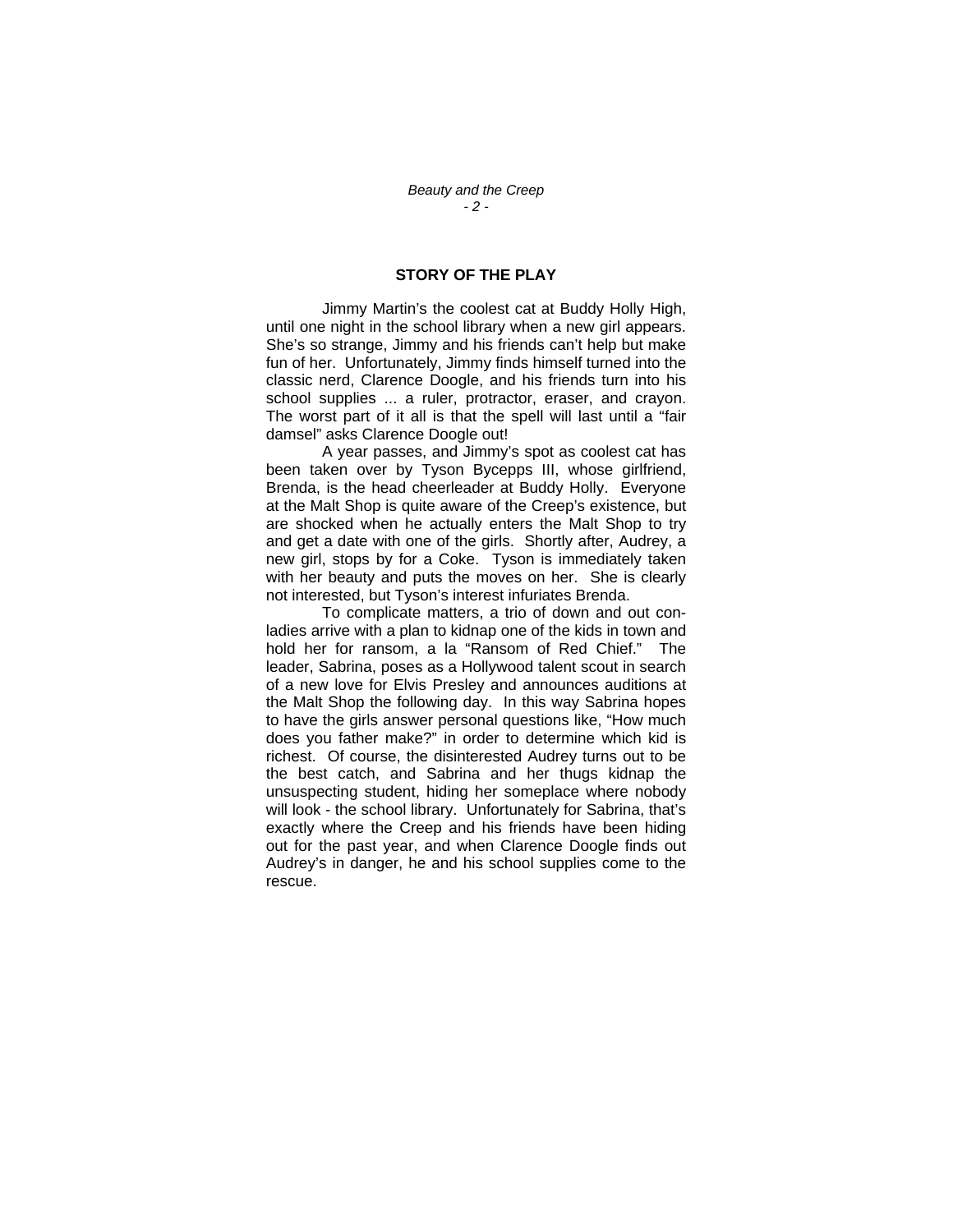*Beauty and the Creep - 3 -* 

## **CHARACTERS**

*(4 m, 18 w, 2 flexible, doubling possible)* 

**BETTY:** A popular high school student. **NITA:** Her friend. **DARLA:** Another friend. **JIMMY:** The most popular boy in school. **RICK:** His best friend. **EMMY:** A high school student. **LESLIE:** A strange girl. **BRENDA CARTER:** The head cheerleader. **MITZI:** Her friend. **LORRAINE:** Another friend. **TYSON BYCEPPS III:** Star of the gridiron. **DOTTIE:** Another cheerleader. **SHIRLEY:** Still another. **ROCKY:** Tyson's friend. **RUBY:** Waitress at the Malt Shop. **CAROLE:** A high school student. **AUDREY:** The new girl in school. **MISS CRABBITT:** The high school principal. **MISS GLOBSNICK:** The school nurse. **SABRINA SNIVLETT:** A Hollywood talent scout. **PUMPKIN:** Her assistant. **CHERRY:** Her other assistant. **OFFICER CRAWLY:** A police person. **OFFICER DRAWLY:** Another.

**TIME:** Fall, 1963. **PLACE:** The small town of Gilpin Grove.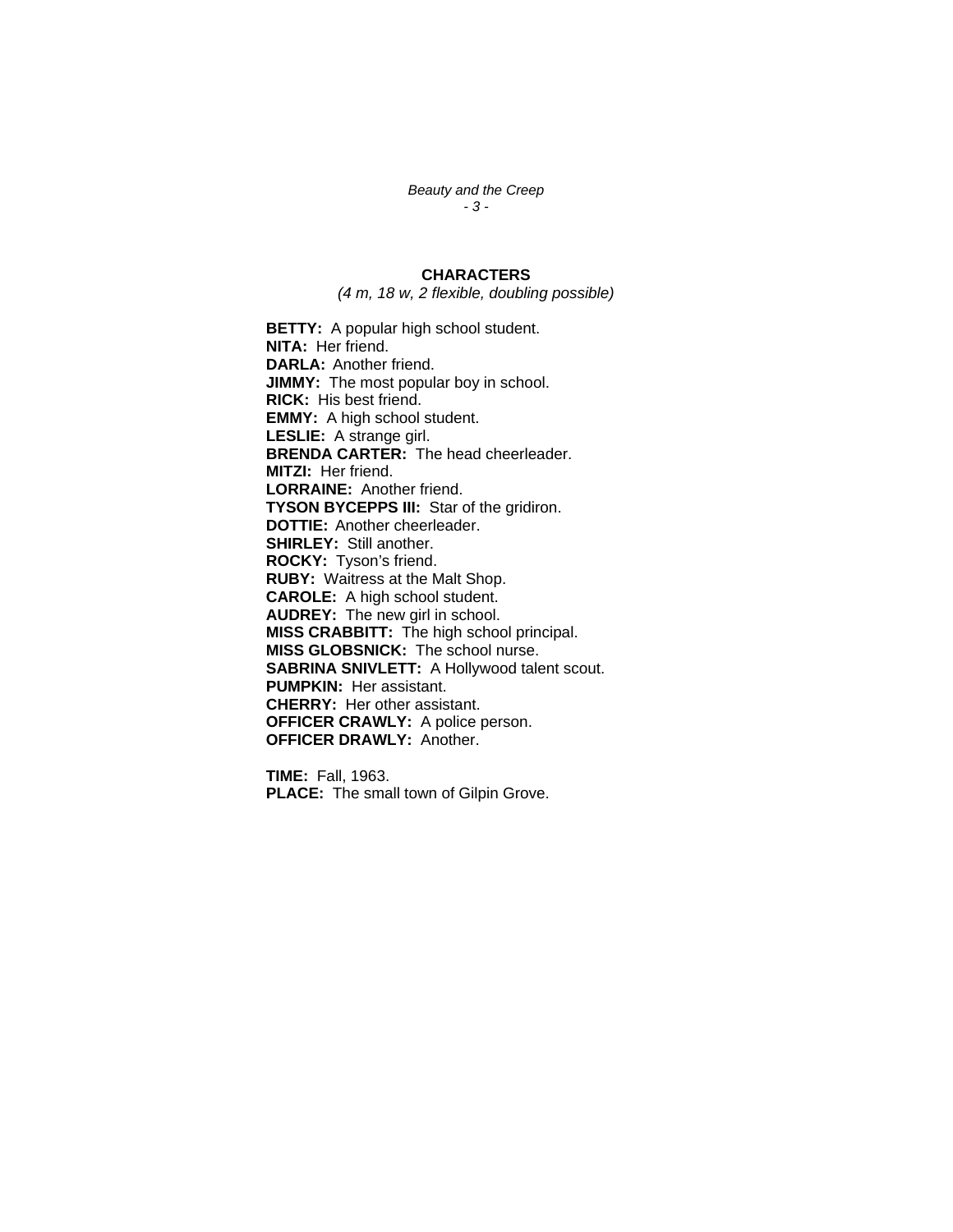*Beauty and the Creep - 4 -* 

# **SYNOPSIS OF PLAY**

# **ACT I**

Scene 1: Library of Buddy Holly High, Fall, 1963.

Scene 2: Malt Shop, a year later.

Scene 3: Malt Shop, the following day.

#### **ACT II**

Scene 1: Library of Buddy Holly High, a short time later.

Scene 2: Corner of First and Main, immediately after.

Scene 3: Library of Buddy Holly High, a few minutes later.

## **SETTING**

- Scene 1: The library of Buddy Holly High. Bookshelves USR and USL. Library counter at CS complete with "Return Books Here" slot. Table DSR with three typewriters on it, bench behind. Small work table and two or three chairs at SL.
- Scene 2: The Malt Shop. Counter at CS. Behind the counter a few shelves with pies, cakes, and cookies on them. Two or three tables SL, SR and CS, with scattered chairs around the tables. A jukebox is very appropriate.
- Scene 3: The corner of First and Main. Played before the curtain, bare stage.

#### **SOUND EFFECTS**

Thunder, loud crash, offstage bang, chase music, magical music.

\***NOTE**: See PRODUCTION NOTES in back of playbook for props, costumes and tips for set construction.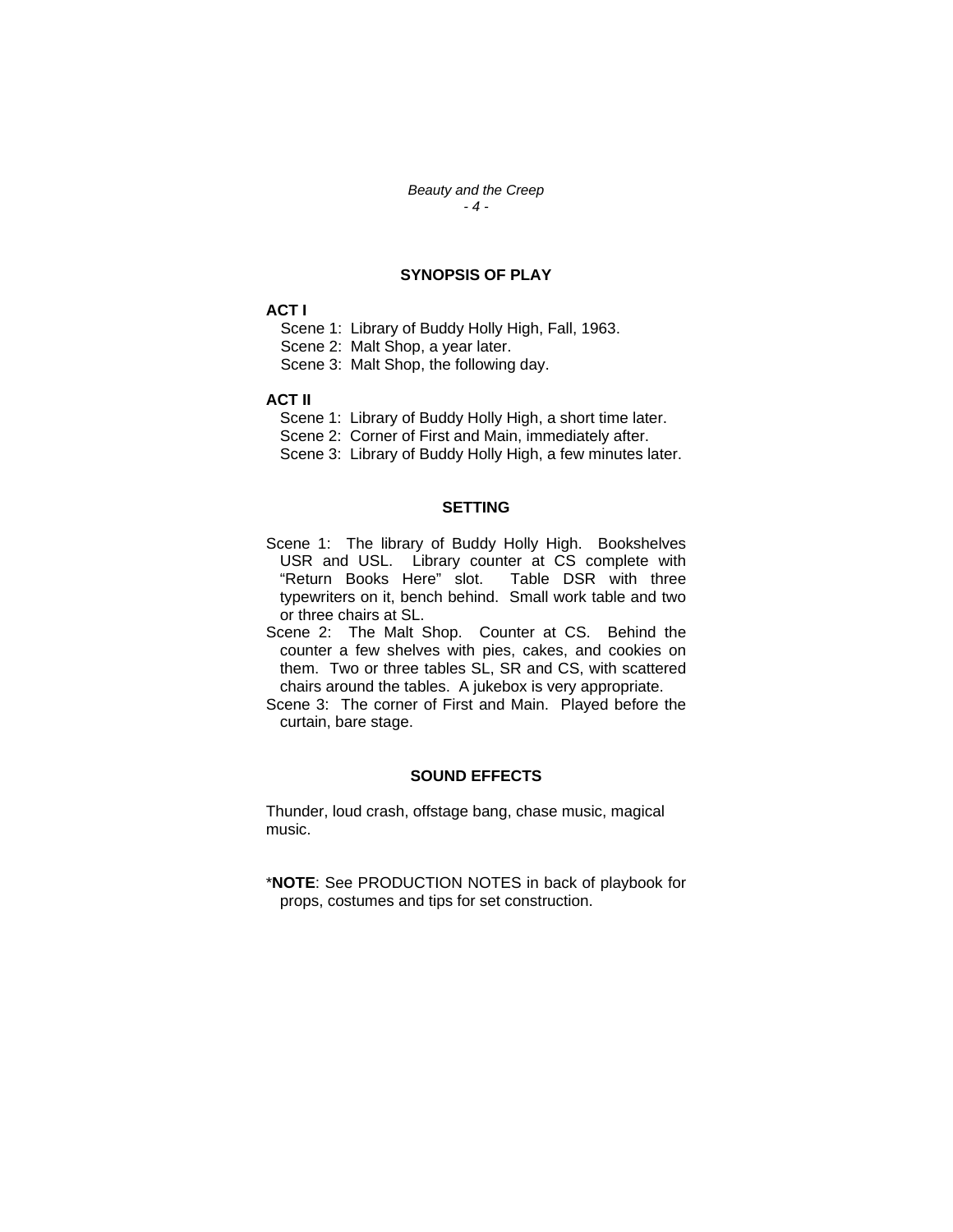## **ACT I Scene 1**

*(AT RISE: BETTY LOU, NITA and DARLA sit at CS table typing furiously. JIMMY and RICK stand UPC tossing a football.)* 

BETTY: Almost done with page 22, Jimmy! NITA: Page 23 will be done in a minute, Jimmy!

*(DARLA pulls out her page, briskly, and lays it on pile at center of table.)* 

DARLA: Page 24 completed ahead of schedule, Jimmy.

BETTY: It's not fair! You took Typing II, Darla!

NITA: Yeah. Besides, I gotta blister on my pinkie, and it makes hittin' the "P" real tough.

JIMMY: It's okay, girls. Just so you got my history paper ready to put on old Griermeyer's desk tomorrow morning at eight.

DARLA: It'll be done, Jimmy.

BETTY: Footnotes, too!

NITA: Footnotes? We gotta write somethin' with our FEET? DARLA: Oh, Nita, get back to work.

NITA: I just wanna double check. You're takin' us to the Malt Shop for soda when we're done, right, Jimmy?

JIMMY: *(Smoothly.)* Any flavor you want, Nita, Baby.

BETTY: Gosh, a soda with Jimmy just for typing his fifty page history paper.

NITA: It's like teen heaven!

*(DARLA, NITA and BETTY sigh loudly, staring at JIMMY.)* 

JIMMY: Girls? The meter's running! *(DARLA, NITA and BETTY snap to it and begin typing. RICK moves DS. JIMMY throws the ball at his head. Rick doesn't even feel it when it hits.)* Hey, good buddy ... pal ... Rick? RICK: You talkin' to me?

JIMMY: I just hit you in the head with a football!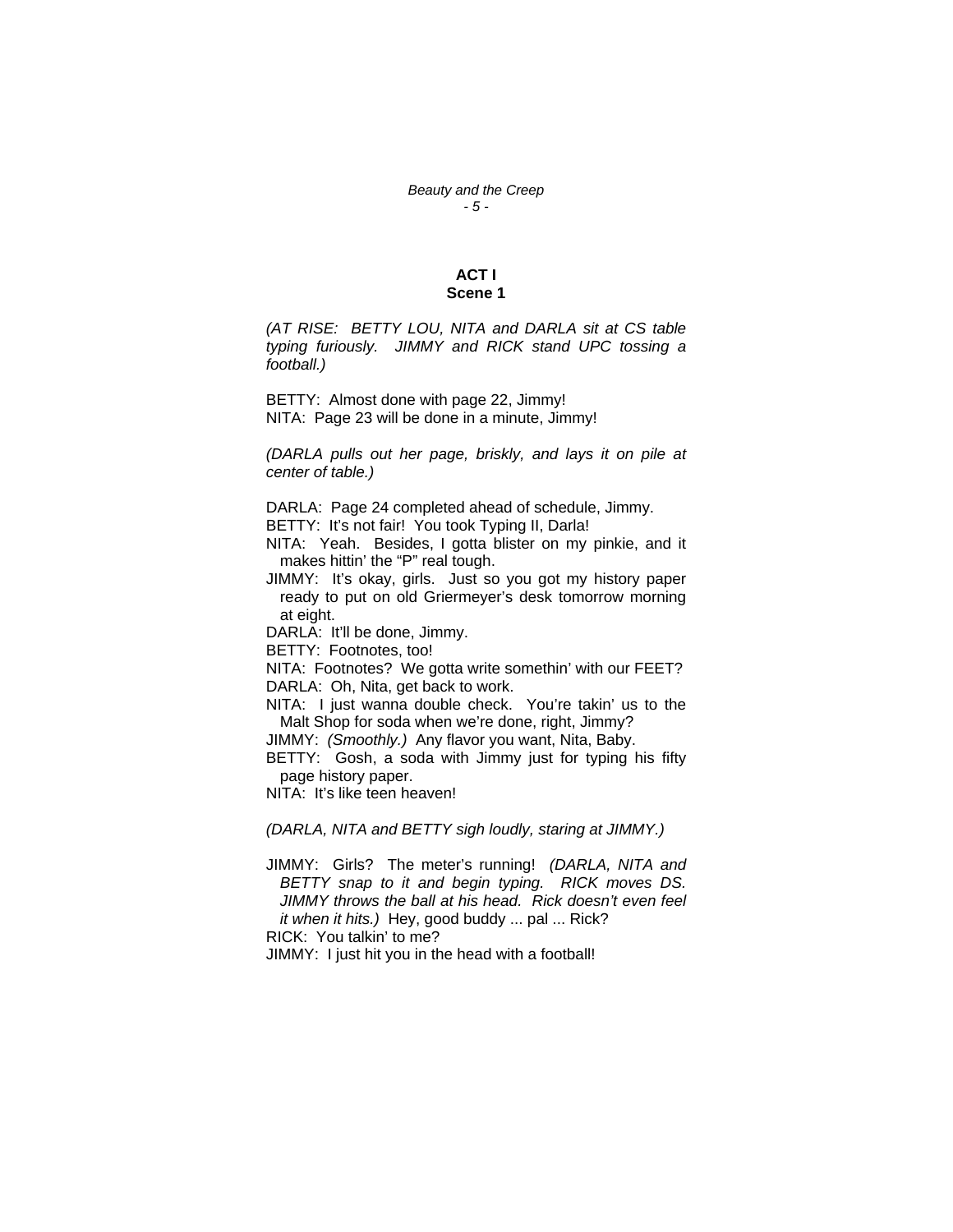RICK: So? What do I need my head for? What do I need anything for? JIMMY: What's this? Down in the dumps, pal? RICK: Who wouldn't be with YOU around. You're so cool, you've got every girl drooling in your hand. JIMMY: Wow, pal ... that's like, pretty disgusting. *(HE combs his hair.)*  RICK: But it's true! They'll do ANYTHING for you! JIMMY: You're exaggerating.

*(EMMY enters SL.)* 

EMMY: Hi, Jimmy JIMMY: Hi, Emmy. EMMY: You got everything ready? JIMMY: It's right over here. *(HE points to laundry basket full of dirty clothes.)*  EMMY: Oh, Jimmy, you don't know how much this means to me. RICK: Emmy ... you're just washing some clothes! EMMY: But they're Jimmy's clothes!

*(DARLA, NITA, and BETTY sigh.)* 

JIMMY: Gosh, Emmy ... thanks a bunch. I don't know what I'd do without you. RICK: Probably get lice.

*(EMMY backs out, staring at JIMMY.)* 

JIMMY: C'mon, Rick. I can't help it if I'm irresistible. RICK: But WHY?

JIMMY: I think it's a combination of factors, good buddy. First of all, I've got a good complexion. Second, I've got great hair. Have you EVER seen greater hair? And most important ... I've got a reputation! Let me show you something. *(HE whips out his wallet. NITA, DARLA, and BETTY rush to look over his shoulder.)*